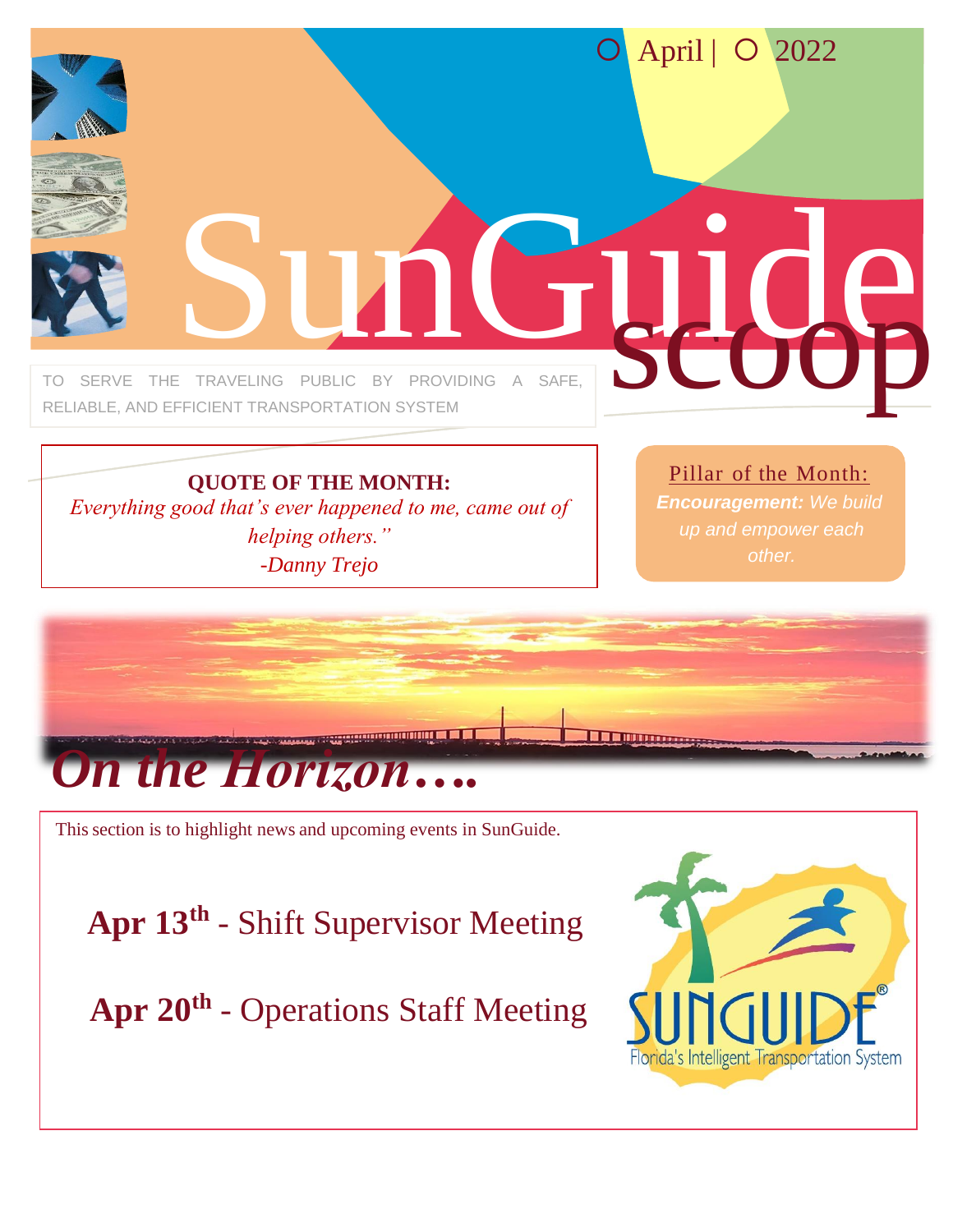# **EXCEEDING EXPECTATIONS**

*This section is to highlight the work of individuals who have gone above and beyond in the workplace.*

# Telecommunications Appreciation Week!!

### **Monday 4/11/22: Hawaiian Day**

Hawaiian Shirt and Jeans Food Provided by East Lake Market

## **Tuesday 4/12/22: Rep Your City Day**

Shirt from your Hometown and Jeans

### **Wednesday 4/13/22: ITS Awards Ceremony**

SunGuide Polos and Jeans Pizza Provided by Papa Johns

### **Thursday 4/14/22: Decades Day** Dress in your best 70's attire and Jeans

### **Friday 4/15/22: Sports Day**

Wear your favorite Sports Gear and Jeans Hot Dogs and Popcorn Provided

| <b>PERFORMANCE MEASURES</b>           |                 |                |
|---------------------------------------|-----------------|----------------|
| <b>March 2022</b>                     |                 |                |
| <b>PM</b>                             | <b>TARGET</b>   | <b>CURRENT</b> |
|                                       |                 |                |
| <b>RR</b> Dispatch Time               | $<$ 2 minutes   | 0:45           |
|                                       |                 |                |
| <b>Event Confirmation Time</b>        | $<$ 3.5 minutes | 01:21          |
|                                       |                 |                |
| <b>DMS/ADMS</b> Posting Time          | $<$ 5 minutes   | 01:28          |
|                                       |                 |                |
| <b>Other Agency Notification Time</b> | $< 7$ minutes   | 05:18          |
|                                       |                 |                |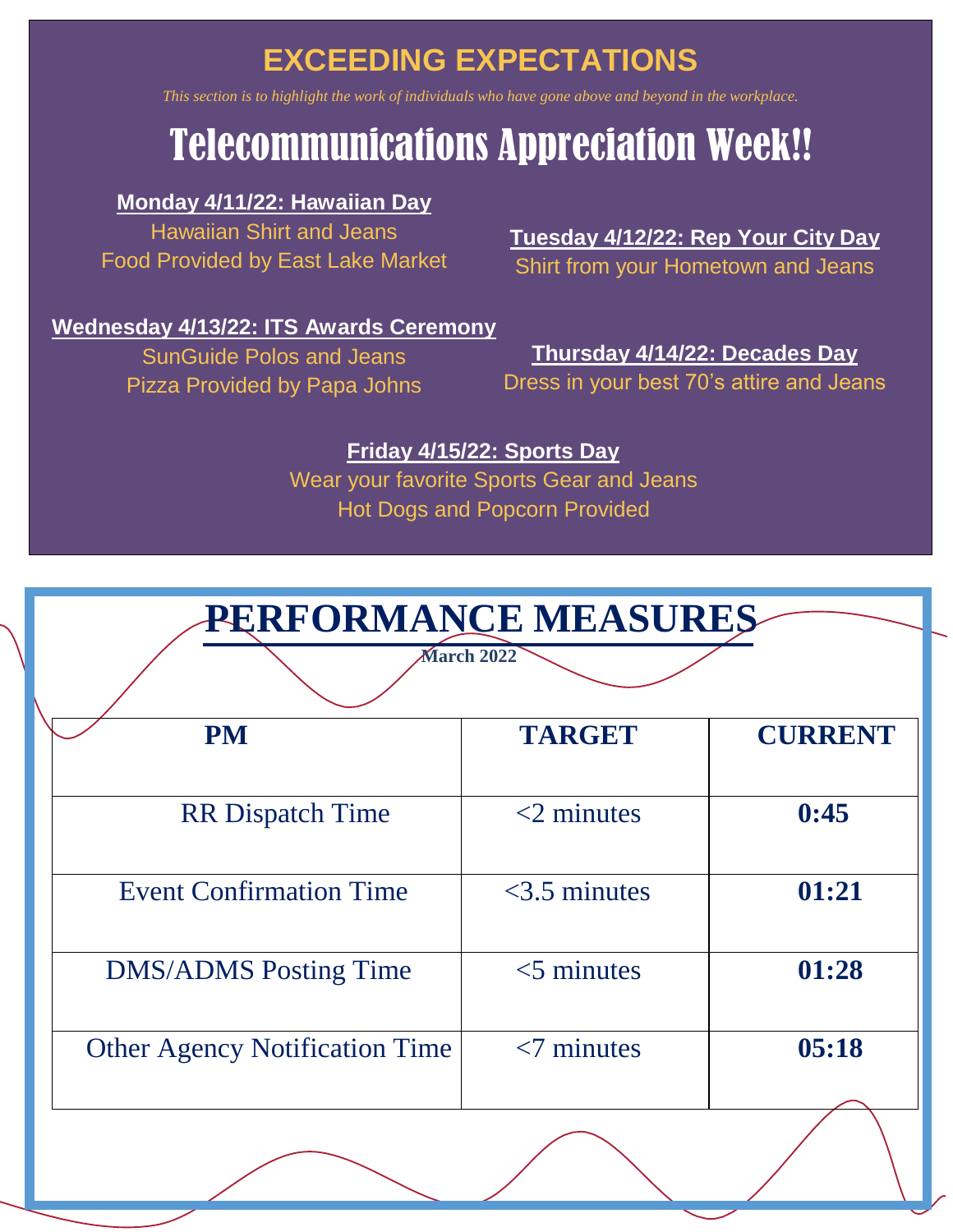### $\frac{1}{\sqrt{2}}$  $\frac{1}{2}$ **Sunny's Refreshments**

This section is to 'refresh' operators on certain tasks.

Use Event Attributes to categorize your Wrong Way Driving events.

### Options include:

- WWD Lawn Crews
- WWD Field Test
- WWD Self-Correct
- WWD Nothing Found on **CCTV**
- Operator Training Event
- WWD Emergency Response for Emergency Vehicles
- WWD False Alarm Adj Rd for Adjacent or Frontage Roads

*[SUNSHINE SPOTLIGHT]*

*SunGuide.*

# *Congratulations to Victoria Schultz for becoming an IT Tech I!*

# **Management Reminders:**

This section is to provide reminders of new updates or documents from management to operators/contractors.

Operators must dispatch their Road Rangers within 3.5 minutes from the time the event is confirmed.

If you are unable to dispatch a Road Ranger, make sure you leave a comment within the timeframe.

#### ANOTHER TRIP AROUND THE SUN…

- **Birthdays:** • **Jared Roso – April 7th** 
	- **Michelle Crawson – April 22nd**
	- **Jennifer Bingham – April 23rd**
	- **Natalia Lopez – April 23rd**
	- **Carlton Urban – April 27th**
	- **Mike Crawson – April 30th**

### **Anniversaries:**

• **Austin Kostelnik – 1 st Anniversary**